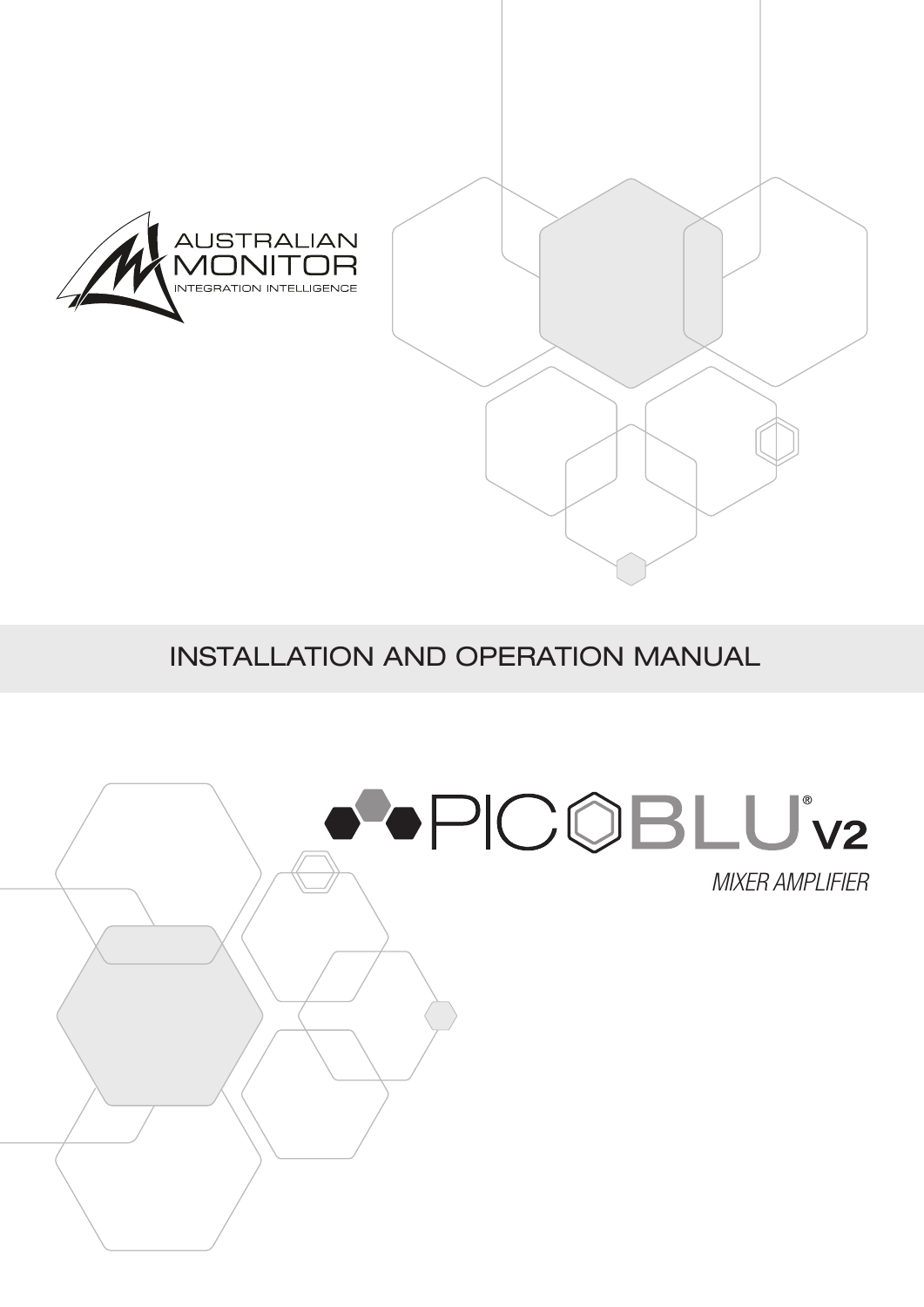### IMPORTANT SAFETY INFORMATION



- 1. Read these instructions.
- 2. Keep these instructions.
- 3. Heed all warnings.
- 4. Follow all instructions.
- 5. Do not use this apparatus near water.
- 6. Clean only with dry cloth.
- 7. Do not block any ventilation openings. Install in accordance with the manufacturer's instructions.
- 8. Do not install near any heat sources such as radiators, heat registers, stoves, or other apparatus (including amplifiers) that produce heat.
- 9. Do not defeat the safety purpose of the polarized or grounding-type plug. A polarized plug has two blades with one wider than the other. A grounding type plug has two blades and a third grounding prong. The wide blade or the third prong are provided for your safety. If the provided plug does not fit into your outlet, consult an electrician for replacement of the obsolete outlet.
- 10. Protect the power cord from being walked on or pinched particularly at plugs, convenience receptacles, and the point where they exit from the apparatus.
- 11. Only use attachments/accessories specified by the manufacturer.
- 12. Use only with the cart, stand, tripod, bracket, or table specified by the manufacturer, or sold with the apparatus. When a cart is used, use caution when moving the cart/apparatus combination to avoid injury from tip-over.
- 13. Unplug this apparatus during lightning storms or when unused for long periods of time.
- 14. Refer all servicing to qualified service personnel. Servicing is required when the apparatus has been damaged in any way, such as power supply cord or plug is damaged, liquid has been spilled or objects have fallen into the apparatus, the apparatus has been exposed to rain or moisture, does not operate normally, or has been dropped.
- 15. This appliance shall not be exposed to dripping or splashing water and that no object filled with liquid such as vases shall be placed on the apparatus.
- 16. Plug this apparatus to the proper wall outlet and make the plug to be disconnected readily operable.
- 17. Mainsplug is used as disconnected device and it should remain readily operable during intended use. In order to disconnect the apparatus from the mains completely, the mains plug should be disconnected from the mains socket outlet completely.
- 18. WARNING: To reduce the risk of fire or electric shock, do not expose this apparatus to rain or moisture.
- 19. An appliance with a protective earth terminal should be connected to a mains outlet with a protective earth connection.
- 20. The apparatus should be disconnected from the mains completely before speaker wiring. The speaker output should be proper protected from direct contact and pay attention to speaker connections, terminals and speaker wiring during normal operation.

## PRÉCAUTIONS DURANT UTILISATION

- 1. LISEZ ces instructions.
- 2. Tenez ces instructions.
- 3. Notez tous les avertissements.
- 4. Suivez toutes les avertissements.
- 5. N'utilisez pas ce produit près de l'eau (la piscine, la plage, le lac, etc.).
- 6. Nettoyez seulement avec une étoffe sèche.
- 7. Ne bloquez aucuns troux de ventilation. Installez en accord avec les instructions du manufacturier.
- 8. N'installez près aucunes sources de chaleur comme radiateurs, registres de chaleur, fours ou les autres équipements (y compris ampli cateurs) qui produisent la chaleur.
- 9. Ne défaites pas le but de sécurité de la fiche polarisée ou base-type. Une fiche polarisée a deux tranchants avec un plus large que l'autre. Une fiche de base type a deux a deux tranchants et une troisième pointe de base, le tranchant large ou la troisième pointe est fourni pour votre sécurité. Si la fiche donnée ne conforme pas votre prise de contact, consultez un électricien pour remplacement de la prise de contact obsolète.
- 10. Protegez le cordon de secteur contre être marchée dessus ou pincez en particulier aux fiches, aux douilles de convenance, et au point où ils sortent de l'appareil.
- 11. Seulement utilisez attachements/accessoires spécifiés par le manufacturier.
- 12. Utilisez seulement avec un chariot, un stand, un trépied, un support ou une table indiquée par le manufacturier, ou vendue avec l'appareil. Quand un chariot est utilisé, faites attention en déplaçant la combinaison d'appareil/chariot pour éviter de se déséquilibrer.
- 13. Arrachez la fiche du dispositif durant éclair et orage ou quand pas utilisé pour longues périodes de temps.
- 14. Référez au personnel qualifié de service pour toutes réparations. La réparation est donnée quand le système a été endommagé à n'importe façon, par exemple un fil ou une fiche endommagé(e) de la source d'alimentation. Avoir été exposé à pluie ou humidité, n'opère pas normalement, ou avoir été tombé.



- 15. L'appareil ne doit pas être exposé aux écoulements ou aux éclaboussures et aucun objet ne contenant de liquide, tel qu'un vase, ne doit être placé sur l'objet.
- 16. Branchez l'appareil à une source appropriée et faire que la prise à débrancher soit facilement accessible.
- 17. La prise du secteur ne doit pas être obstruée ou doit être facilement accessible pendant son utilisation. Pour être complètement déconnecté de l'alimentation d'entrée, la prise doit être débranchée du secteur.
- 18. AVERTISSEMENT: Pour éviter le risque d'incendie ou de chocs électriques, ne pas exposer cet appareil à la pluie ou à l'humidité.
- 19. Un appareil avec la borne de terre de protection doit être connecté au secteur avec la connexiion de terre de protection.
- 20. Assurez-vous que l'appareil est hors tension avant de connecter les hauts parleurs. Veri ez que la sortie des enceintes soit protégées contre un contact physique. Respecter les polarités des terminaux ainsi que le câblage des enceintes pendant le fonctionnement afin d'assurer une utilisation sécurisee.

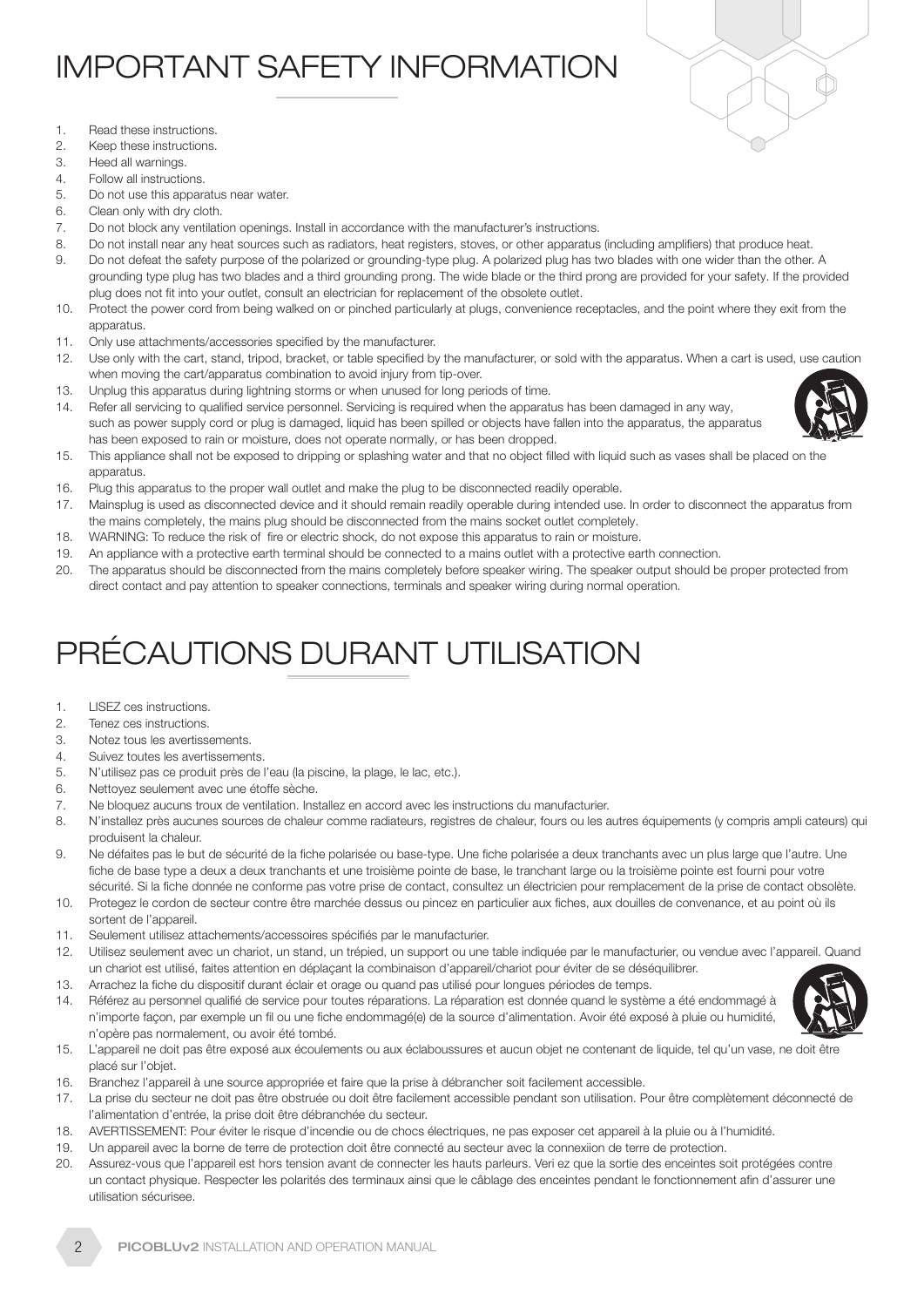### INTRODUCTION & CONTENTS





Congratulations on choosing Australian Monitor for your professional amplification requirements.

The Australian Monitor PICOBLUv2 is a small form factor 30W Mixer Amplifier specifically designed for small space applications such as cafes, restaurants, small retail and classrooms.

The PICOBLUv2 features 3 mixer channels with microphone, line level, Bluetooth® and 3.5mm input jack options.

| Introduction                           | :3 |
|----------------------------------------|----|
| Features                               | 4  |
| Front Panel                            | 5  |
| Rear Panel                             | 6  |
| Installation                           | 7  |
| Bluetooth <sup>®</sup> Audio Streaming | 8  |
| Troubleshooting                        | 9  |
| Dimensions                             | 10 |
| Specifications                         |    |

Revision 1.0: Feb 2022

### WARNING

TO PREVENT FIRE OR SHOCK HAZARD, DO NOT USE THE PLUG WITH AN EXTENSION CORD, RECEPTACLE OR OTHER OUTLET UNLESS THE BLADES CAN BE FULLY INSERTED TO PREVENT BLADE EXPOSURE.

TO REDUCE THE RISK OF FIRE OR ELECTRIC SHOCK, DO NOT EXPOSE THIS APPLIANCE TO RAIN OR MOISTURE.

TO PREVENT ELECTRICAL SHOCK, MATCH WIDE BLADE PLUG TO WIDE SLOT & FULLY INSERT.

### **CAUTION**

THESE SERVICING INSTRUCTIONS ARE FOR USE BY QUALIFIED SERVICE PERSONNEL ONLY. TO REDUCE THE RISK OF ELECTRIC SHOCK DO NOT PERFORM ANY SERVICING OTHER THAN THAT CONTAINED IN THE OPERATING INSTRUCTIONS UNLESS YOU ARE QUALIFIED TO DO SO.



Rating plate and caution marking are marked on the back enclosure of the apparatus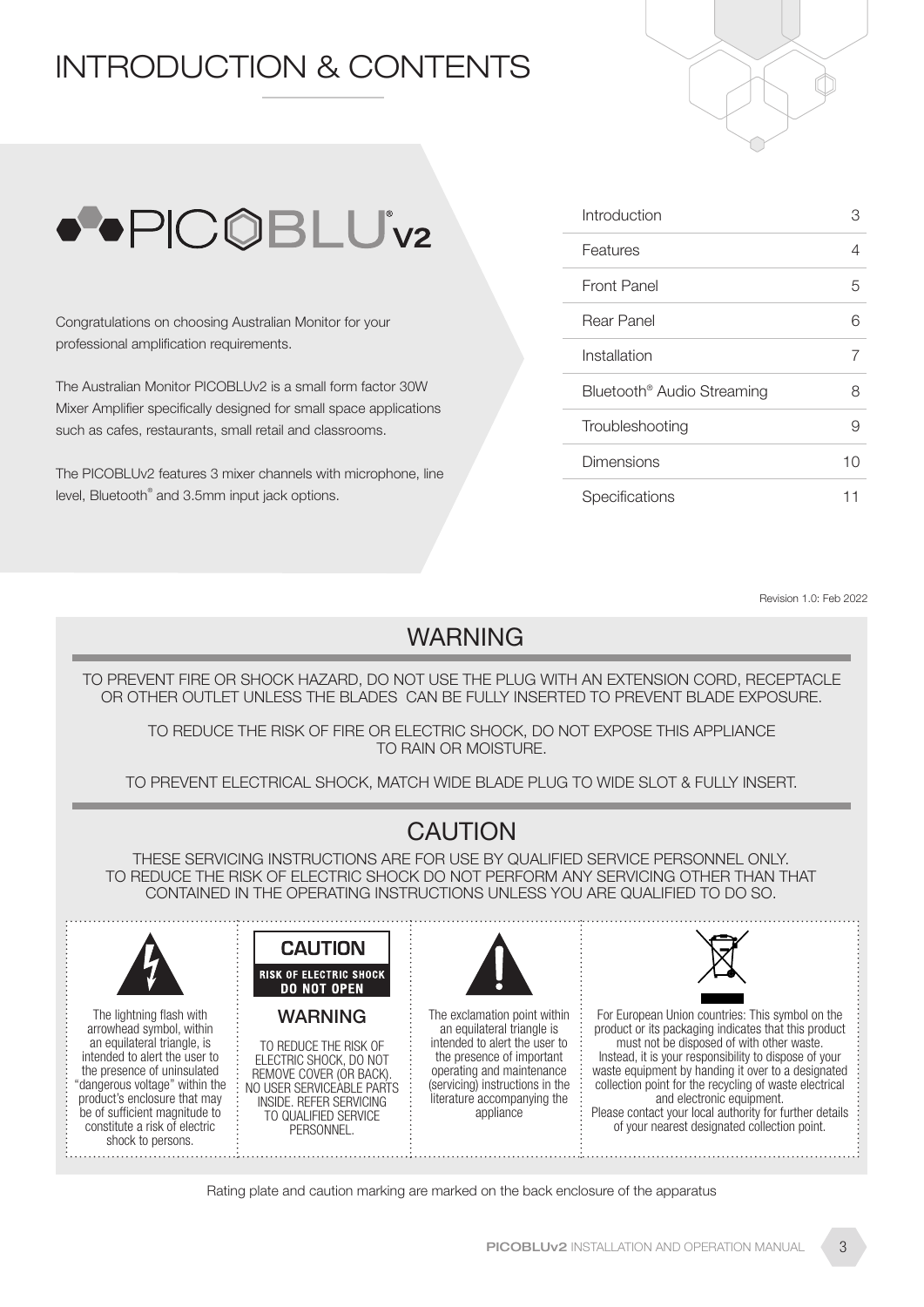



#### FEATURES

- 30W Mixer Amplifier
- 3 channel mixer
- Microphone support
- Bluetooth<sup>®</sup> Audio Receiver
	- Programmable Name and PIN
	- Advanced connection options
	- Phone call support (HFP Profile)
- 3.5mm input
- Bass and Treble Tone Controls
- 100V and 4Ω outputs
- Priority Mute for microphones
- Line Output
- 217mm x 271mm x 44mm
- Rack mountable

#### PICOBLUv2 BLOCK DIAGRAM

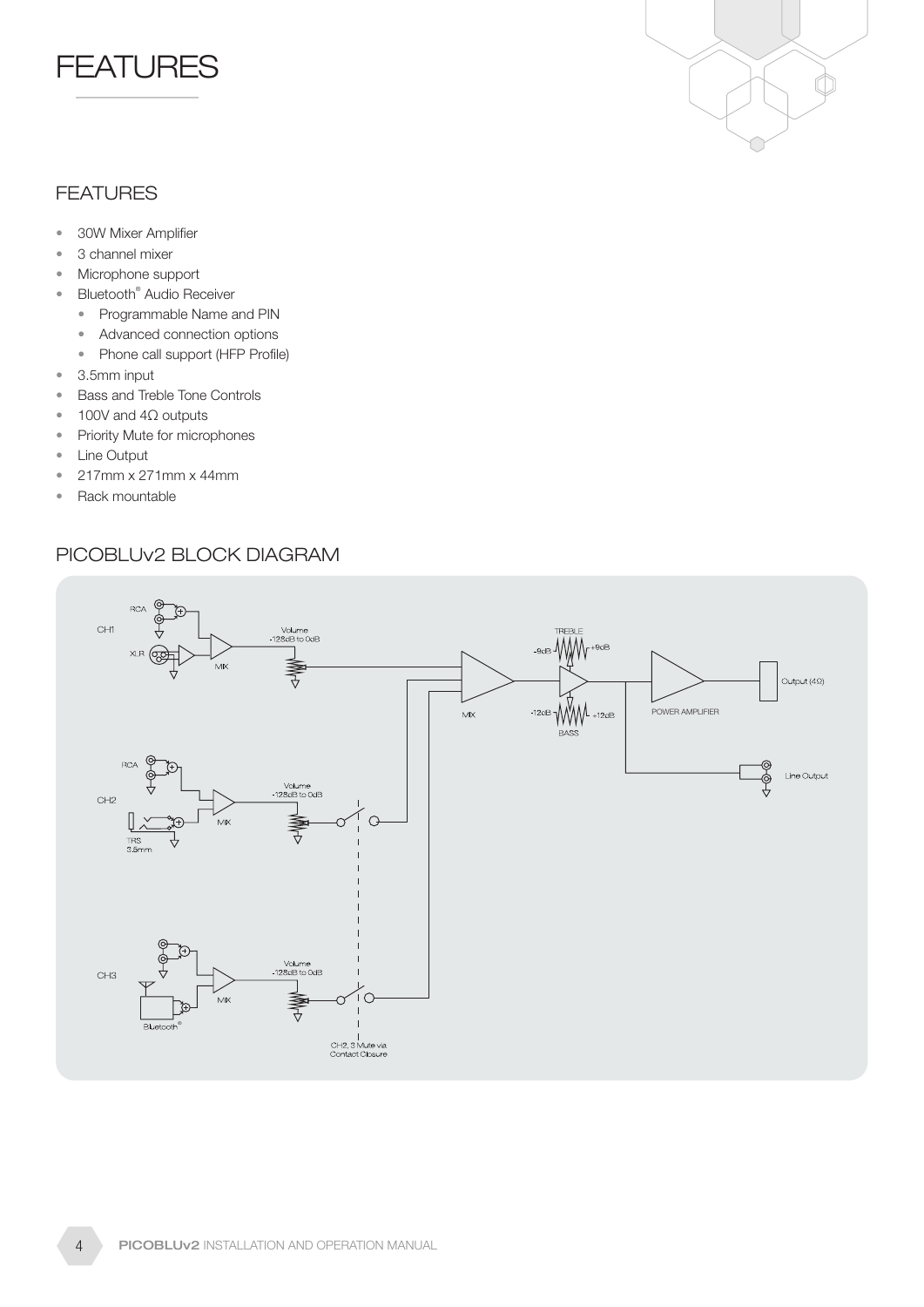

Input 2 is an auxiliary line input. Its volume is controlled by the CH2 volume knob on the front.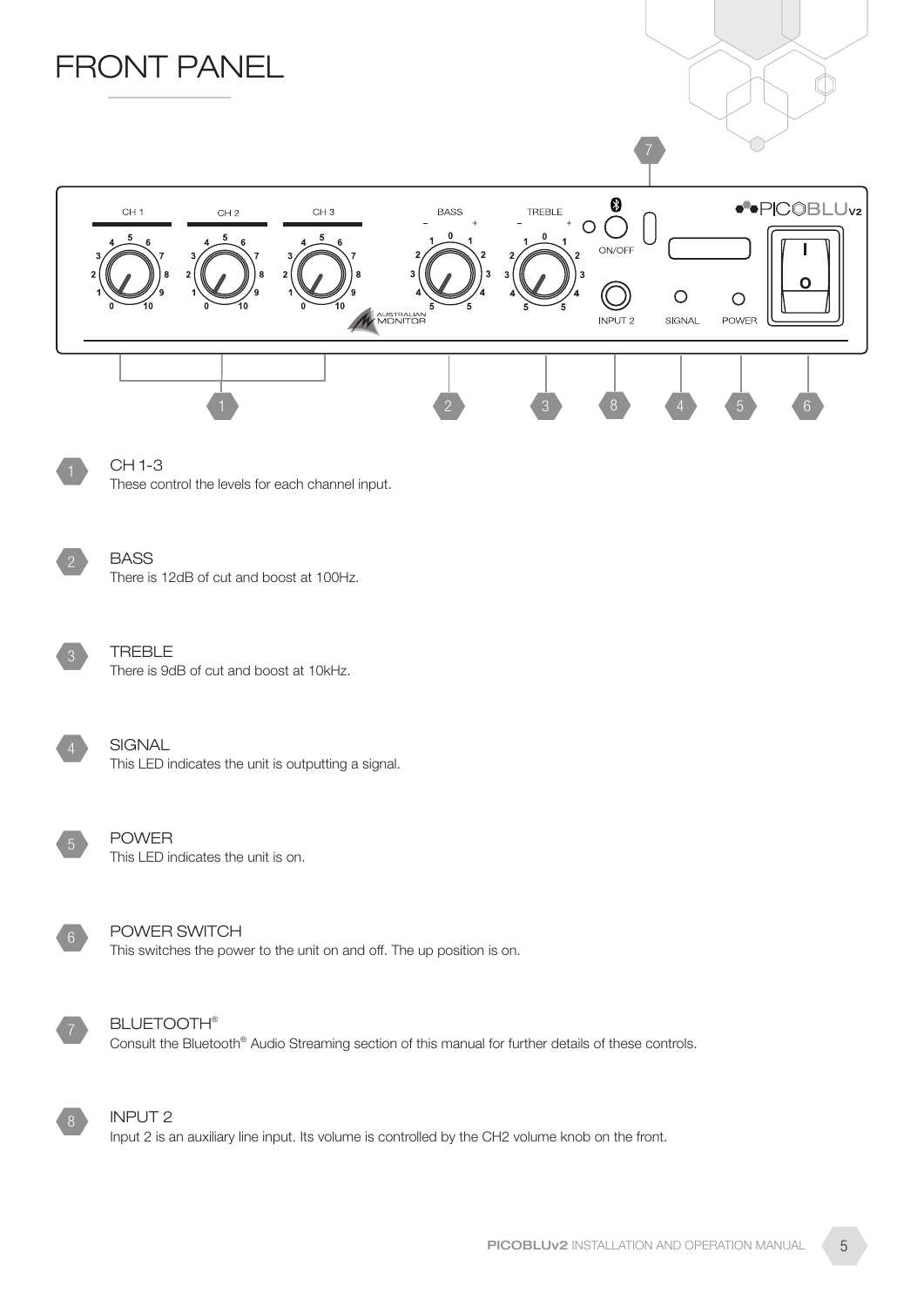

#### CH 1

XLR input – This is a balanced microphone input with an input sensitivity of 3mV. RCA input – This is an unbalanced line level input. It has an input sensitivity of 405mV. The two RCA sockets are summed to mono internally.

### 2

CH 2-3

#### RCA Input: These are unbalanced line level inputs. They have an input sensitivity of 405mV. The two RCA sockets are summed

to mono internally. CH2 RCA input is mixed with the 3.5mm front panel auxillary input.

CH3 RCA input is mixed with the Bluetooth<sup>®</sup> input.



#### LINE OUTPUT

The LINE output is on an unbalanced RCA connector. The output level is 766mV with an output impedance of 4.7kΩ at the rated output.

The mono output signal is split across two RCA outputs.



#### SPEAKER OUTPUT

The class AB amplifier output features 100V Line or 4Ω low impedance. A NOTE: Only one output type should be used at a time.



#### MUTE INPUT

To enable CH1 priority (i.e., mute CH2 & CH3), connect the two contacts together with the mute illustration on the speaker terminal block



Your amplifier is fitted with a standard IEC 60320-C14 socket for mains connection. Use the mains cable supplied to power up the unit.

**A** NOTE: Your unit must always be earthed!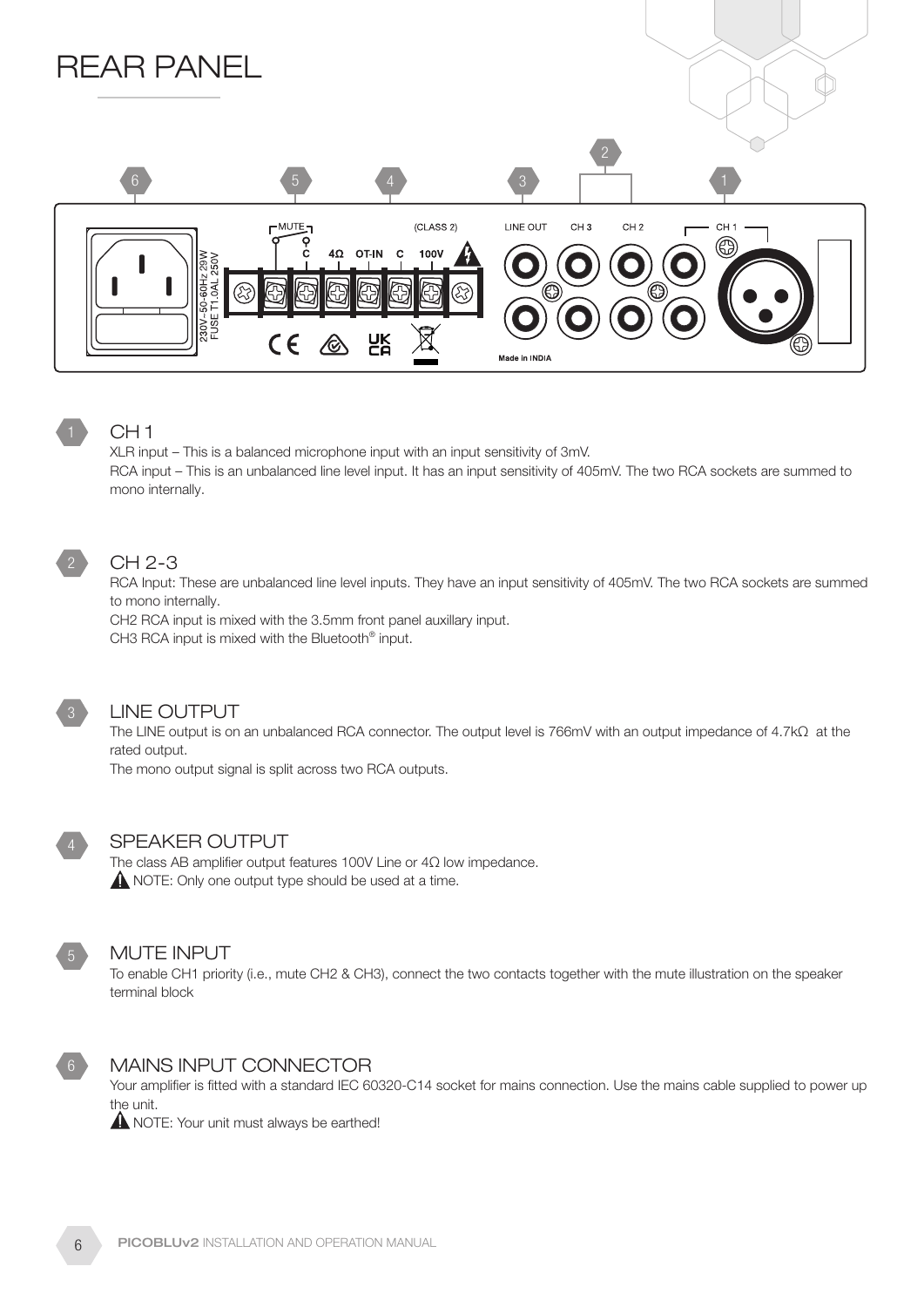### **INSTALLATION**





#### LINE OUTPUT

The LINE output RCA can be used to connect up to 3 booster amplifiers.

#### INPUT CONNECTIONS

For wiring balanced in, pin 2 is hot. Unbalanced wiring on the microphone inputs is not recommended.

Balanced input wiring (shielded pair cable) is recommended. Unbalanced RCA wiring should be keep as short as possible.



#### PAGING SOLUTION

The PICOBLUv2 can be configured to provide a paging solution for small installations. Simply connect a paging microphone to CH1 XLR input and connect the contact closure output of the paging microphone to the PICOBLUv2 mute terminals as shown below:

PAGING SOLUTION - MUTE BACKGROUND MUSIC (CH2, CH3) TO PERFORM PAGING ON CH1

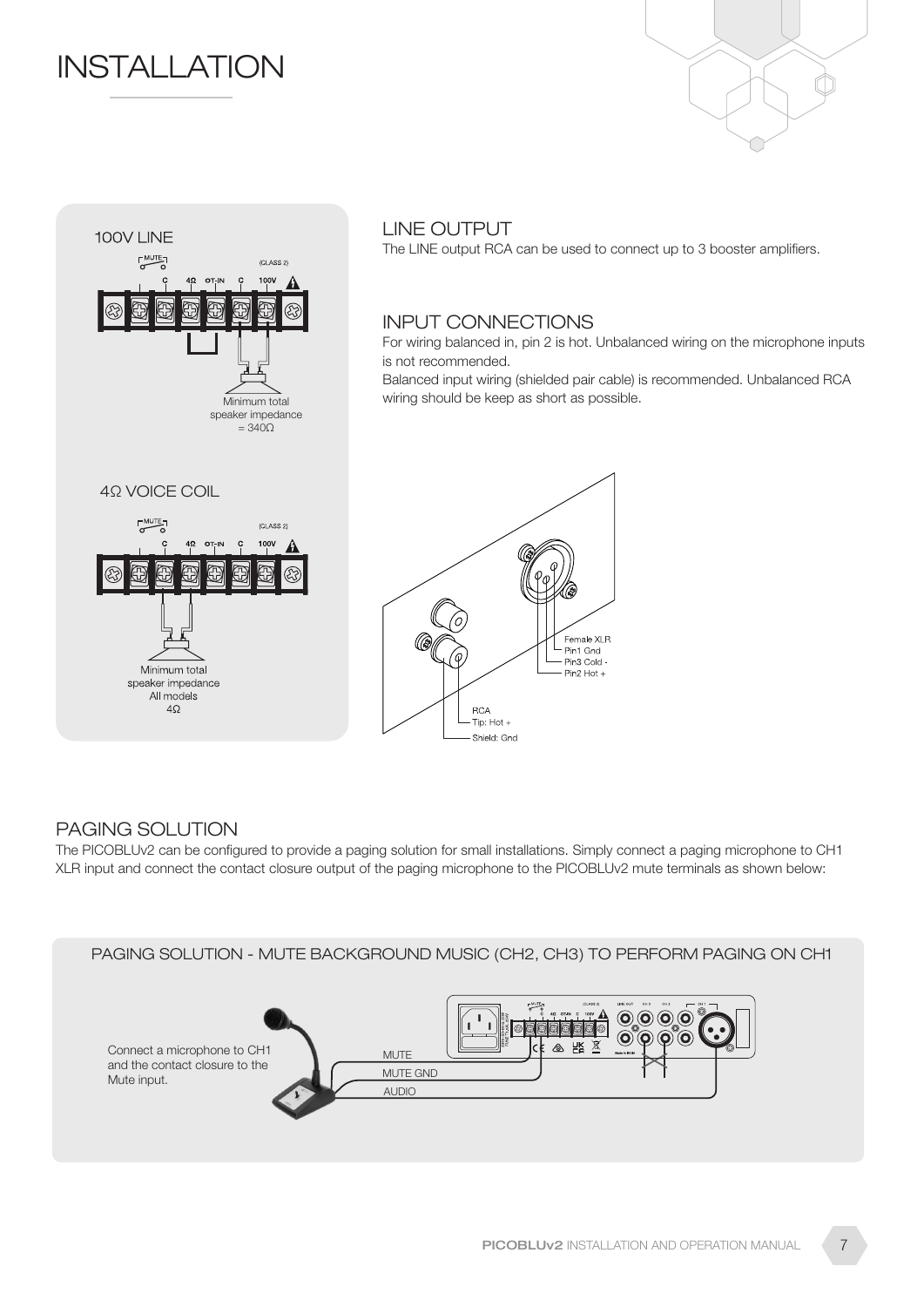## BLUETOOTH® AUDIO STREAMING

The PICOBLUv2 includes a Bluetooth® Audio streaming interface which can receive audio from any device like a mobile phone, computer or tablet. Simply connect your Bluetooth® device and it will mix in to the amplifier output.



Defaults: Bluetooth Device Name: PICOBLU-XXXX Passcode/PIN: 2626 (AMAM)

#### BLUETOOTH® CONNECTION

- 1. Press the ON/OFF button to activate Bluetooth and enter pairing mode
- 2. On your Bluetooth® source device, e.g. a mobile phone, select the PICOBLUv2. Default name: PICOBLU-XXXX. Consult the source device's manual about accessing the Bluetooth® connection options.
- 3. Your Bluetooth® device will ask for a passcode/PIN. Default PIN: 2626
- 4. The PAIR LED will then flash 10 times to indicate successful pairing
- 5. Play audio from your Bluetooth<sup>®</sup> device.
- 6. Hold down the ON/OFF button for 5 seconds to turn the Bluetooth module off

#### BLUETOOTH® CONNECTION RANGE

The Bluetooth® connection range is a minimum of 10 meters. However, range is typically much larger but not guaranteed.

#### CONNECTING A DIFFERENT BLUETOOTH® DEVICE

The Bluetooth<sup>®</sup> module can only support one device connection at a time.

If you need to change devices, repeat the Bluetooth® connection process described above. By entering pairing mode it disconnects the current device and allows a new device to be connected.

#### POWER OFF THE BLUETOOTH® DEVICE

To power off the Bluetooth® module hold down the Bluetooth® ON/OFF button for 5 seconds.

IMPORTANT: Ensure that the volume of your Bluetooth® device is set to an appropriate level as this effectively adds in another volume control to your system.

NOTE: The Bluetooth® module is powered off as standard when turning the amplifier on to maximise security. If the amplifier is power cycled you must turn the Bluetooth® module back on by pressing the Bluetooth® ON/ OFF button.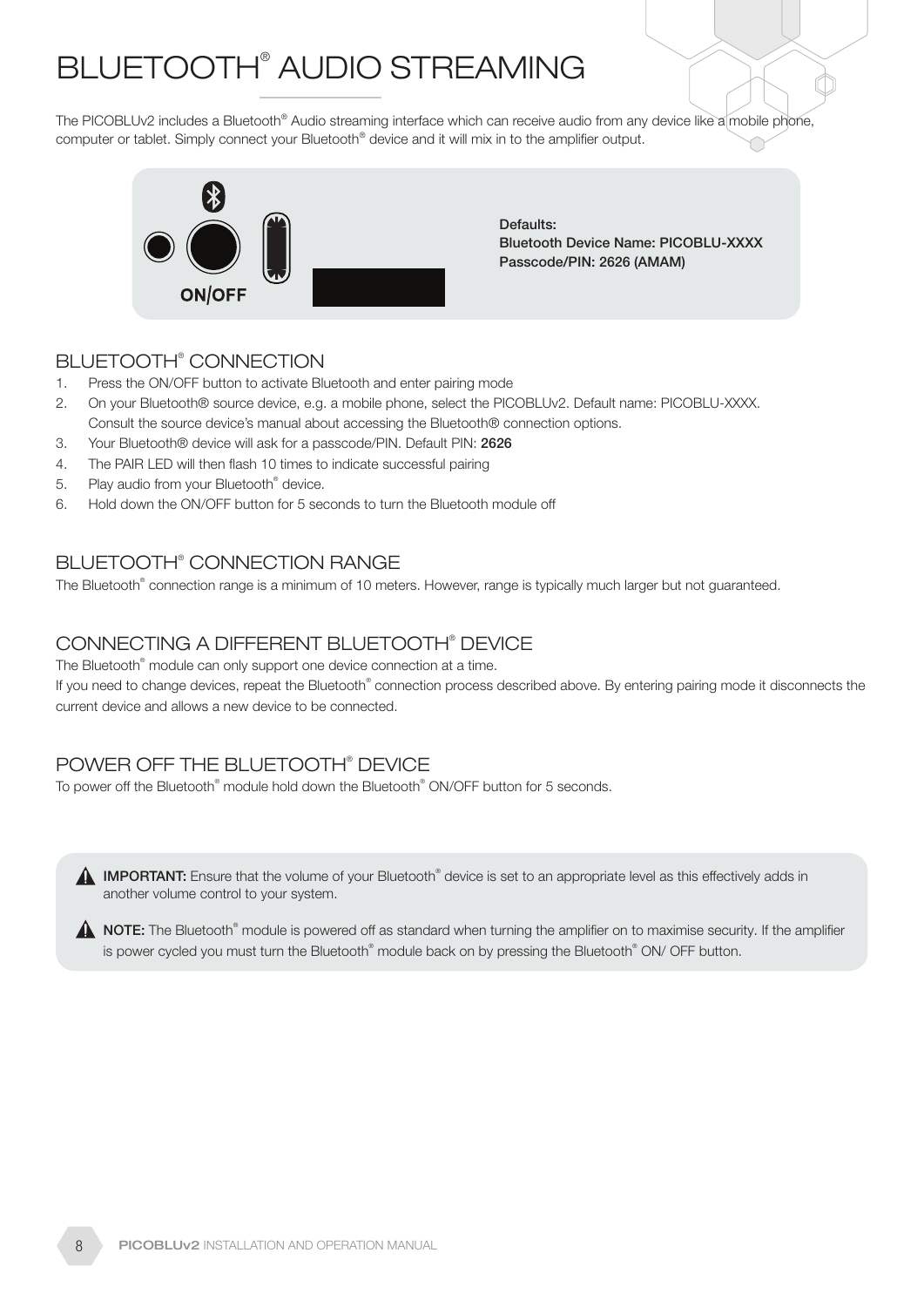# BLUETOOTH® AUDIO STREAMING (CONT.)

#### PROGRAMMABLE BLUETOOTH® SETTINGS

The PICOBLUv2 adds the capability to customise the settings of the Bluetooth module by programming new settings via the USB-C front panel connector. Using the Bluetooth programming software, available on the Australian Monitor website, connect a PC to the PICOBLUv2 USB-C port and upload the required settings.

The software can modify the following settings:

- Bluetooth Name
- Bluetooth PIN
- Enabling/Disabling PIN security
- Phone call support
- Device pairing history

| AUSTRALIAN<br>MONITOR |                                                                  | << Back to Device Selector          |
|-----------------------|------------------------------------------------------------------|-------------------------------------|
| USB Port:             | STMicroelectronics Virtual COM Port (COM6)                       | Connect<br>Discover                 |
|                       | Connected to: NSNU1002311113                                     | <b>Disconnect</b>                   |
|                       | Send Configuration to Device                                     | Retrieve Configuration from Device  |
| Bluetooth Module      |                                                                  | <b>Enabled</b><br>⇔                 |
| Bluetooth Name        | PICOBLU                                                          | 1 - 25 characters                   |
| Requires PIN          | <b>Enabled</b>                                                   |                                     |
| Bluetooth PIN         | $4 - 15$ digits<br>2626                                          |                                     |
| Support Phone Calling | <b>Disabled</b><br>⇒                                             |                                     |
|                       |                                                                  |                                     |
| Pairing Setting       |                                                                  |                                     |
| Pairing Mode          | <b>Timeout</b>                                                   |                                     |
| <b>Timeout Period</b> | 60<br>seconds                                                    |                                     |
| Pairing History       | Forget device on disconnect                                      |                                     |
|                       | Only remember last device<br>Remember last 7 paired devices<br>O |                                     |
|                       |                                                                  |                                     |
|                       |                                                                  |                                     |
|                       |                                                                  |                                     |
|                       |                                                                  |                                     |
| W.WA                  |                                                                  | Restore Defaults<br>Update Firmware |

### TROUBLESHOOTING

| TROUBLE                        | LIKELY CAUSE                                                                    | <b>REMEDY</b>                                                                                    |
|--------------------------------|---------------------------------------------------------------------------------|--------------------------------------------------------------------------------------------------|
| Power LED not on               | Power not reaching amplifier                                                    | Check power switch is on<br>Check power supply is connected                                      |
| Distorted sound                | Input is overloaded<br>Output is being over driven<br>Bass control is turned up | Reduce input level at source<br>Reduce volume levels on front panel<br>Reduce Bass control level |
| No sound but amplifier is on   | Volume controls down                                                            | Check volume controls                                                                            |
| No sound from channels 2 and 3 | Priority function is being used                                                 | Disconnect mute connection on speaker<br>output terminals.                                       |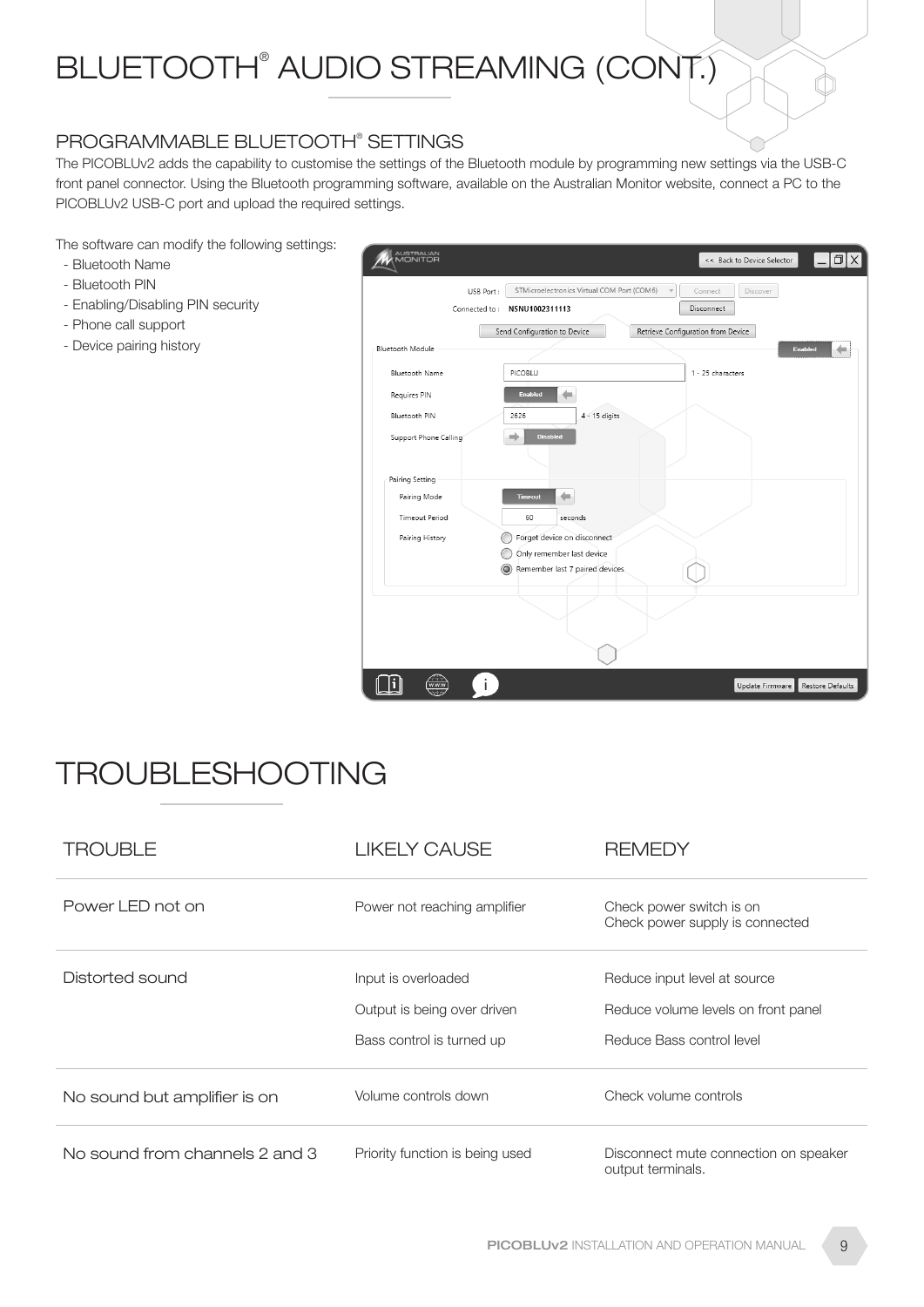### **DIMENSIONS**



#### FRONT: 217mm (8.54")  $\sum_{\text{ON/OFF}}$ ·<sup>•</sup>•PIC©BLU<sub>v2</sub>  $CH 1$  $CH 3$ TREBLE  $CH 2$ **BASS**  $\sqrt{ }$  $\circ$ 44mm (1.73") 44mm (1.73")  $\Omega$  $\circ$  $\circ$ W MONITOR SIGNAL **INPUT 2** POWER

#### 1RU RACK MOUNT KIT: PICO-RMK



PICO-DMK

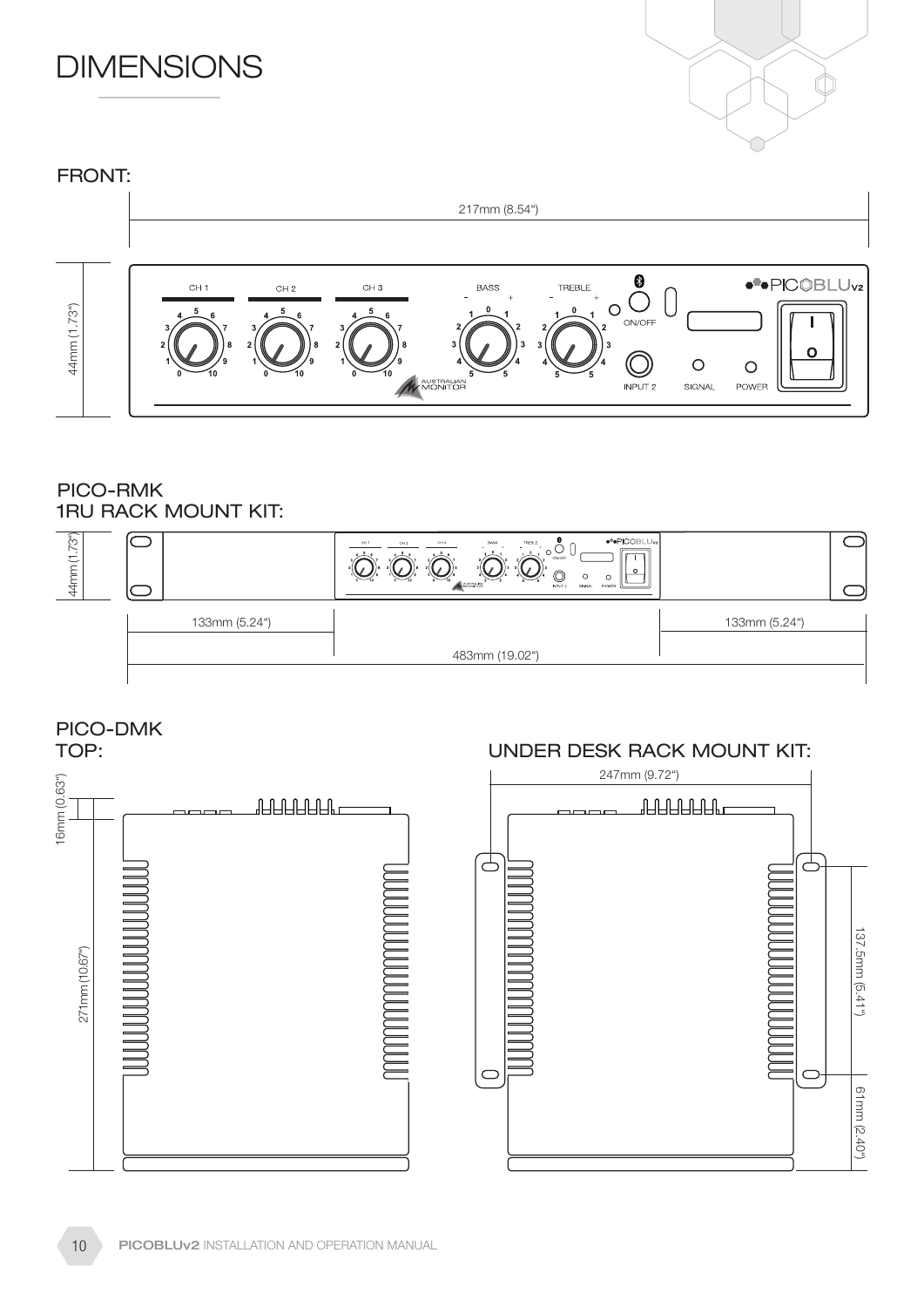### **SPECIFICATIONS**



|                                                                                                  | PICOBLU <sub>v2</sub><br>(XLR)                                                               | PICOBLU <sub>v2</sub><br>(RCA) | PICOBLU <sub>v2</sub><br>(3.5mm)<br>TRS) | PICOBLU <sub>v2</sub><br>(Bluetooth) | Conditions/<br>Comments                                                                                                                                                                                      |
|--------------------------------------------------------------------------------------------------|----------------------------------------------------------------------------------------------|--------------------------------|------------------------------------------|--------------------------------------|--------------------------------------------------------------------------------------------------------------------------------------------------------------------------------------------------------------|
| <b>CHANNELS</b>                                                                                  | $\mathbf{1}$                                                                                 | 3                              | 1                                        | $\mathbf{1}$                         |                                                                                                                                                                                                              |
| <b>AUDIO INPUTS</b>                                                                              |                                                                                              |                                |                                          |                                      |                                                                                                                                                                                                              |
| 4Ω<br>100V                                                                                       | 34W/3.0mV<br>31W/2.92mV                                                                      | 34W/405mV<br>31W/402mV         | 33W/53mV<br>30.5W/53mV                   | 33W/422mV<br>30.5W/420mV             | 1kHz. 1%THD. - 2W/+2W<br>1kHz. 1%THD. -2W/+2W                                                                                                                                                                |
| MAXIMUM OUTPUT<br>LEVEL (DBV/VRMS)                                                               | 11.7V                                                                                        |                                |                                          | $4\Omega$ Output                     |                                                                                                                                                                                                              |
| <b>SYSTEM GAIN</b>                                                                               | 71.7dB                                                                                       | 29.1dB                         | 46.73dB                                  | 28.7 dB                              | $4\Omega$                                                                                                                                                                                                    |
| FREQ. RESPONSE $4\Omega$<br>FREQ. RESPONSE 100V                                                  | $32Hz \sim 24kHz$<br>104Hz ~ 22kHz                                                           |                                |                                          |                                      | 3dB below clipping,<br>$+0/-3dB.+5Hz$<br>3dB below clipping,<br>+0/-3dB.±5Hz Low Freq<br>±2kHz High Freq                                                                                                     |
| $S/N$ RATIO 4 $\Omega$<br>S/N RATIO 100V                                                         | 0.62mV/-84br<br>5.4mV/-85dbr                                                                 |                                |                                          |                                      | All pots centre, Max<br>Output, 1kHz, A-Weighted                                                                                                                                                             |
| THD+N. 4Ω. 1kHz<br>THD+N. 4Ω. FREQ BAND<br>THD+N. 100V. 1kHz<br>THD+N, 100V, FREQ<br><b>BAND</b> | 0.11%<br>0.20%<br>0.11%<br>0.23%                                                             |                                |                                          |                                      | 3dB below clipping, 1kHz.<br>A-Weighted<br>3dB below clipping,<br>Freq Band. 20kHz BW,<br>A-Weighted<br>3dB below clipping, 1kHz.<br>A-Weighted<br>3dB below clipping,<br>Freq Band. 20kHz BW,<br>A-Weighted |
| <b>AUDIO SENSITIVITY</b>                                                                         |                                                                                              |                                |                                          |                                      |                                                                                                                                                                                                              |
| <b>AUDIO INPUT</b><br><b>SENSITIVITY</b>                                                         | 3mV                                                                                          | 405mV                          | 50mV                                     | 422mV                                | Rated Power, 100V Output                                                                                                                                                                                     |
| <b>LINE OUT</b>                                                                                  | Output: 766mV @ 405mV Input/ 27Hz~23kHz bandwidth/ THD 0.08% @ 1kHz/<br>27Hz~20kHz THD 0.18% |                                |                                          |                                      | $10k\Omega$ loaded                                                                                                                                                                                           |
| <b>BASS</b>                                                                                      | $±12.7$ dbr                                                                                  |                                |                                          |                                      |                                                                                                                                                                                                              |
| <b>TREBLE</b>                                                                                    | $±9.0$ dbr                                                                                   |                                |                                          |                                      |                                                                                                                                                                                                              |
| <b>AUDIO MISCELLANEOUS</b>                                                                       |                                                                                              |                                |                                          |                                      |                                                                                                                                                                                                              |
| <b>INPUT IMPEDANCE</b>                                                                           | >10k                                                                                         | >100k                          | >100k                                    | >100k                                | Balanced, line-to-line<br>Unbalanced, line-to-GND                                                                                                                                                            |